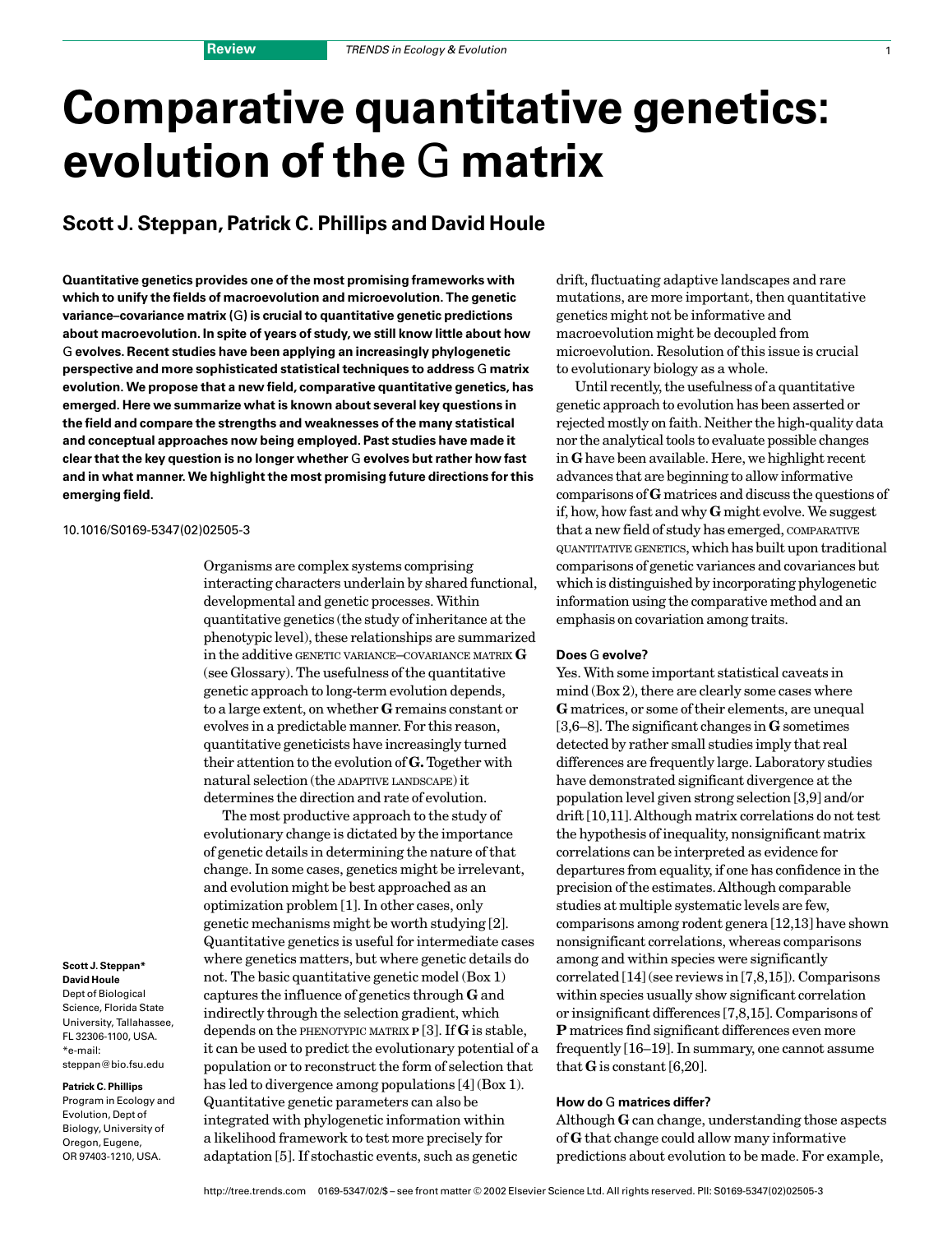#### **Box 1. Introduction to the** G **matrix and quantitative genetics**

Quantitative genetics provides a means for predicting the evolution of suites of traits given information about directional selection and the degree of resemblance among relatives. When only one character is selected, say  $z_1$ , the response to selection is predicted by the familiar breeder's equation (Eqn I),

$$
\Delta \overline{z}_1 = (G_1/P_1) S_1
$$
 [Eqn 1]

where  $\bar{z}_{\scriptscriptstyle 1}$  is the population mean;  $G_{\scriptscriptstyle 1}$  is the additive genetic variance in trait 1 and sums up the degree of resemblance between relatives;  $P_1$  is the phenotypic variance, and  $S_1$  is the covariance between z, and fitness [a]. Alternatively, this equation can be represented as (Eqn II),

$$
\Delta \overline{z}_1 = G_1(S_1/P_1) = G_1 b_1
$$
 [Eqn II]

where  $b_1$  is the slope of the regression of fitness on trait 1. If  $z<sub>1</sub>$  is genetically correlated with any other traits, then the change in frequencies of genotypes affecting  $z<sub>1</sub>$  will also affect these other traits. This indirect response of another trait, say  $z_{_2}$ , to selection on  $z_{_1}$  is  $\,\Delta\overline{z}_{_2}=G_{_{12}}b_{_1}$  , where  $G_{_{12}}$  is the additive genetic covariance between  $z_1$  and  $z_2$ .

In general, directional selection can affect more than one trait, so our focal trait is affected both directly by selection on that trait and by the selection on all other traits correlated with it. The result is a complicated bookkeeping problem solved by means of matrix algebra. The vector of responses to selection is (Eqn III)

$$
\Delta \overline{z} = GP^{-1}S
$$
 [Eqn III]

where **G** is the additive genetic variance–covariance matrix, **P** is the phenotypic variance–covariance matrix, and **S** is the vector of covariances between traits and fitness. Variance–covariance matrices are square symmetric matrices with as many rows and columns as there are traits under study. The diagonal entries are the variances, and the off-diagonal elements give the covariances between traits. Equivalently (Eqn IV),

$$
\mathbf{P}^{-1}\mathbf{S} = \beta \tag{Eqn IV}
$$

where  $\beta$  is the vector of partial regression coefficients of fitness on the traits. The elements of  $\beta$  give the relationship of each trait to fitness, holding the values of other traits constant. Lande [b,c] extended this multivariate approach and was the first to apply it to evolutionary problems.

**G** is useful for predicting which kinds of evolutionary changes are most readily accomplished. **G** deflects the response to selection toward those trait combinations that have more genetic variation. **G** will therefore affect the amount of time required to reach a novel state and could determine which state the population will ultimately achieve [b,d] (Fig. I). Persistent absence of additive variation for particular combinations of phenotypes would suggest that evolution in certain directions in phenotype space is not possible [b,e]. If **G** and the adaptive landscape are indeed constant over long periods, **G** might be used to predict the evolutionary potential of a population or to reconstruct the form of selection that has led to divergence among populations.

#### **References**

- a Falconer, D.S. and MacKay, T.F.C. (1996) *Introduction to Quantitative Genetics*, Longman Group Ltd
- b Lande, R. (1979) Quantitative genetic analysis of multivariate evolution, applied to brain:body size allometry. *Evolution* 33, 402–416
- c Lande, R. andArnold, S.J. (1983) The measurement of selection on correlated characters. *Evolution* 37, 1210–1226
- d Price, T. *et al.* (1993) Peak shifts produced by correlated response to selection. *Evolution* 47, 280–290
- e Kirkpatrick, M. and Lofsvold, D. (1992) Measuring selection and constraint in the evolution of growth. *Evolution* 46, 954–971







TRENDS in Ecology & Evolution

**Fig. I.** Genetic constraints because of **G** on adaptation. (a) A population in purple sits in an adaptive landscape with two local optima or peaks (red) and a valley (blue). The nearer peak on the left has higher fitness (as indicated by the magenta color) than does the peak on the right. The population has moderate genetic variation for both traits and no correlation or covariance between traits, as indicated by the circular dispersion. The selective gradient (β) is a measure of the strength of selection and in this graphical metaphor is equal to the slope of the landscape. Populations will evolve uphill owing to selection. In (a) this population would evolve directly up the fitness peak, which is the global optimum for this region of character space, as shown by the arrow. (b) In this example, the only difference is the strong covariation between traits  $Z_1$  and  $Z_2$ (e.g.  $Z_1$ , length of forelimbs;  $Z_2$ , length of hind limbs), producing the acute ellipse. The **G** matrix describes the size and shape of the ellipse. Both traits have similar amounts of variation to the example in Fig. Ia, but in this example, there is almost no covariation in the direction that selection would move the population. Instead, the population is likely to move across the slope in the direction of greatest variation (arrow) and could cross the shallow saddle, after which selection would be in the same direction as the main axis of variation. It would then evolve quickly up to the local optimum on the right. This example illustrates that even complete knowledge of the selective forces might not allow one to predict an evolutionary outcome without knowledge of **G**.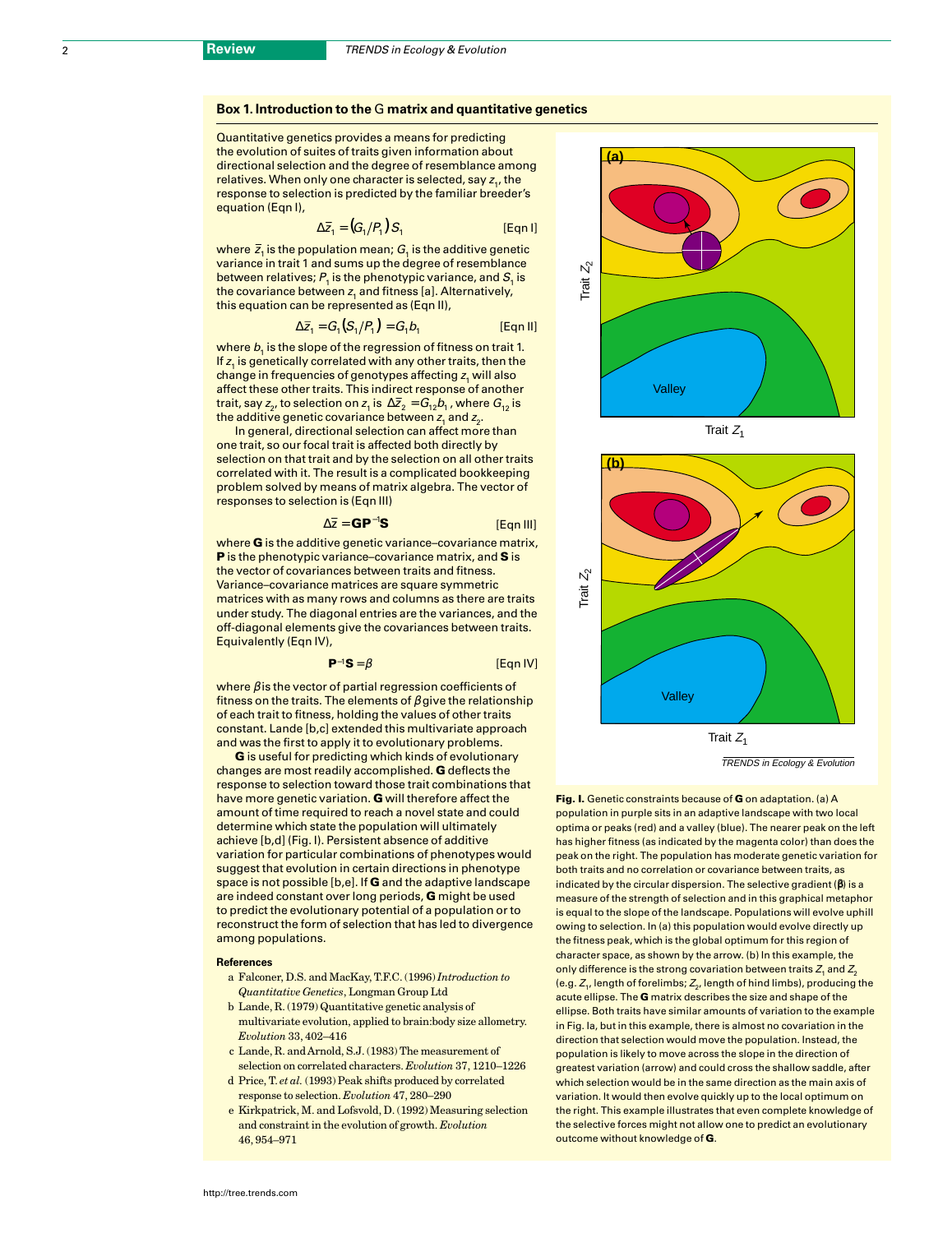#### **Box 2. Comparing matrices: power and model dependence**

A major issue for any comparative quantitative genetic study is statistical power. The genetic variance components that comprise **G**, the genetic variance–covariance matrix, have large sampling errors [a], and so measurements of hundreds of families are usually necessary to provide reasonable power for comparisons. By contrast, sample size for **P**, the phenotypic variance–covariance matrix, is the number of individuals, where sample size for **G** depends on the number of families, usually far less than the number of individuals. Estimating **G** normally requires controlled breeding programs; **P** does not. Because most **G** matrix studies use fewer families, studies are biased towards confirming the null hypothesis. Interpretation is, however, complicated by the use of diametrically opposed null hypotheses, common among older methods of comparing **G** matrices. Matrix correlations test the null hypothesis of no similarity between matrices [b], whereas maximum-likelihood [c] or element-by-element comparisons test the null hypothesis that matrices or a subset of their elements are equal. Few studies have adequately addressed limitations of power when trying to compare covariances [d,e], and the power of more versatile methods, such as common principal components analysis (CPCA), is currently unknown [f].

Findings of matrix similarity are also highly dependent on the model being tested. Principal components analysis (PCA), the parent technique on which CPCA depends, transforms the data from the space of the original variables, which are correlated, to a set of vectors that are uncorrelated. It captures all of the variation in the original data, whilst concentrating the variation explained in a few vectors. The forte of PCA is therefore summarizing high-dimensional data with fewer, uncorrelated variables. Flury developed CPCA to summarize multigroup data in as few vectors as possible [g–j], but evolutionary biologists often have the loftier goal of diagnosing and understanding the differences between matrices, and the method has significant shortcomings for this purpose [f].

The default implementation of CPCA orders vectors to be compared by the amount of variance explained. If these first vectors differ, matrices are declared unrelated. It is biologically plausible that populations might differ in the first vector, often size in morphological data sets, but have similarities in other aspects of variation. CPC vectors can be considered in any order, and the Phillips software [k] allows such reordering. PCA also constrains all of the vectors to be orthogonal

(uncorrelated), so the vectors with large amounts of variation constrain the directions of all other vectors. Flury [h,l] proposed a more general approach, called common space analysis, which, in principle, allows any set of vectors to be compared. We know of no other implementations of common space analysis. Alternative methods of finding hidden similarities in matrix structure are needed.

#### **References**

- a Lynch, M. and Walsh, B. (1998) *Genetics and Analysis of Quantitative Traits*, Sinauer Assoc., Inc.
- b Lofsvold, D. (1986) Quantitative genetics of morphological differentiation in *Peromyscus*. I. Tests of homogeneity of genetic covariance structure among species and subspecies. *Evolution* 40, 559–573
- c Shaw, R.G. (1991) The comparison of quantitative genetic parameters between populations. *Evolution* 45, 143–151
- d Klein, T.W. (1974) Heritability and genetic correlation: statistical power, population comparisons, and sample size. *Behav. Genet.* 4, 171–189
- e Phillips, P.C. (1998) Designing experiments to maximize the power of detecting correlations. *Evolution* 52, 251–255
- f Houle, D. *et al.* (2002) Interpretation of the results of common principal components analyses. *Evolution* 56, 433–440
- g Airoldi, J-P. and Flury, B.K. (1988)An application of common principal component analysis to cranial morphometry of *Microtus californicus* and *M. ochrogaster* (Mammalia, Rodentia). *J. Zool.* 216, 21–36
- h Flury, B. (1988) *Common Principal Components and Related Multivariate Models*, John Wiley & Sons
- i Klingenberg, C.P. *et al.* (1996) Ontogeny and individual variation: analysis of patterned covariance matrices with common principal components. *Syst. Biol.* 45, 135–150
- j Badyaev,A.V. and Martin, T.E. (2000) Individual variation in growth trajectories: phenotypic and genetic correlations in ontogeny of the house finch (*Carpodacus mexicanus*). *J. Evol. Biol.* 13, 290–301
- k Phillips, P. (1998) *CPC Common Principal Component Analysis Program*, http://darkwing.uoregon.edu/~pphil/software.html
- l Flury, B.K. (1987) Two generalizations of the common principal component model. *Biometrika* 74, 59–69

absence of variation for some phenotypic combinations would predict that those phenotypic combinations cannot evolve [21]. Conversely, those combinations with the most genetic variation might be more likely to evolve [22]. Roff [15] has focused attention on whether matrices remain linearly related to each other, because an expectation is that, if drift is the only force causing differences in **G**, all elements of **G** would tend to increase or decrease in concert. Several statistical techniques that allow more subtle questions about **G** to be addressed have recently been implemented (Table 1). We focus our discussion on common principal component analysis (CPCA), because of its recent surge in popularity.

Maximum-likelihood methods [23] can be used to test a wide variety of hypotheses about variance–component matrices as well as about equality. With a well-estimated data set, this method permits statistically precise statements about which parts of the matrix differ and by how much, usually through the separate analysis of submatrices. This approach deserves wider application.

CPCA, and the subsequent use of the Flury hierarchy of hypothesis tests [24], has recently been adapted for use with variance–component matrices, such as **G** [25]. The Flury hierarchy determines how many of the principal components-based vectors differ among matrices. The method can thus discriminate matrices with a wide variety of levels of shared structure, including equality (not significantly different), proportionality (unequal, but the hypothesis of proportional eigenvalues is not rejected), CPC, partial CPC, and unrelated (no shared structure; see Box 3 and previous reviews [16,25]). Publicly available software [26,27] has now made CPCA the method of choice for comparing **P** matrices [19] and **G** matrices [8].

Any conclusions regarding matrix similarity depend strongly on the model being tested (Box 2). For all its advantages, the CPCA method makes sequential comparisons of orthogonal vectors.A finding that two matrices are 'unrelated'in a CPCA does not mean that there are no similarities, but rather that all of the tested null hypotheses fit less well than do the alternative hypothesis of no similarity. For example, Steppan's [16] CPCA of **P** matrices never found common structure among leafeared mice *Phyllotis* spp. By contrast, sample-sizeadjusted matrix correlations averaged 0.93 among species, indicating that matrices were still very similar. Studies of **P** typically show a complete loss of CPC structure (e.g. dropping from proportional to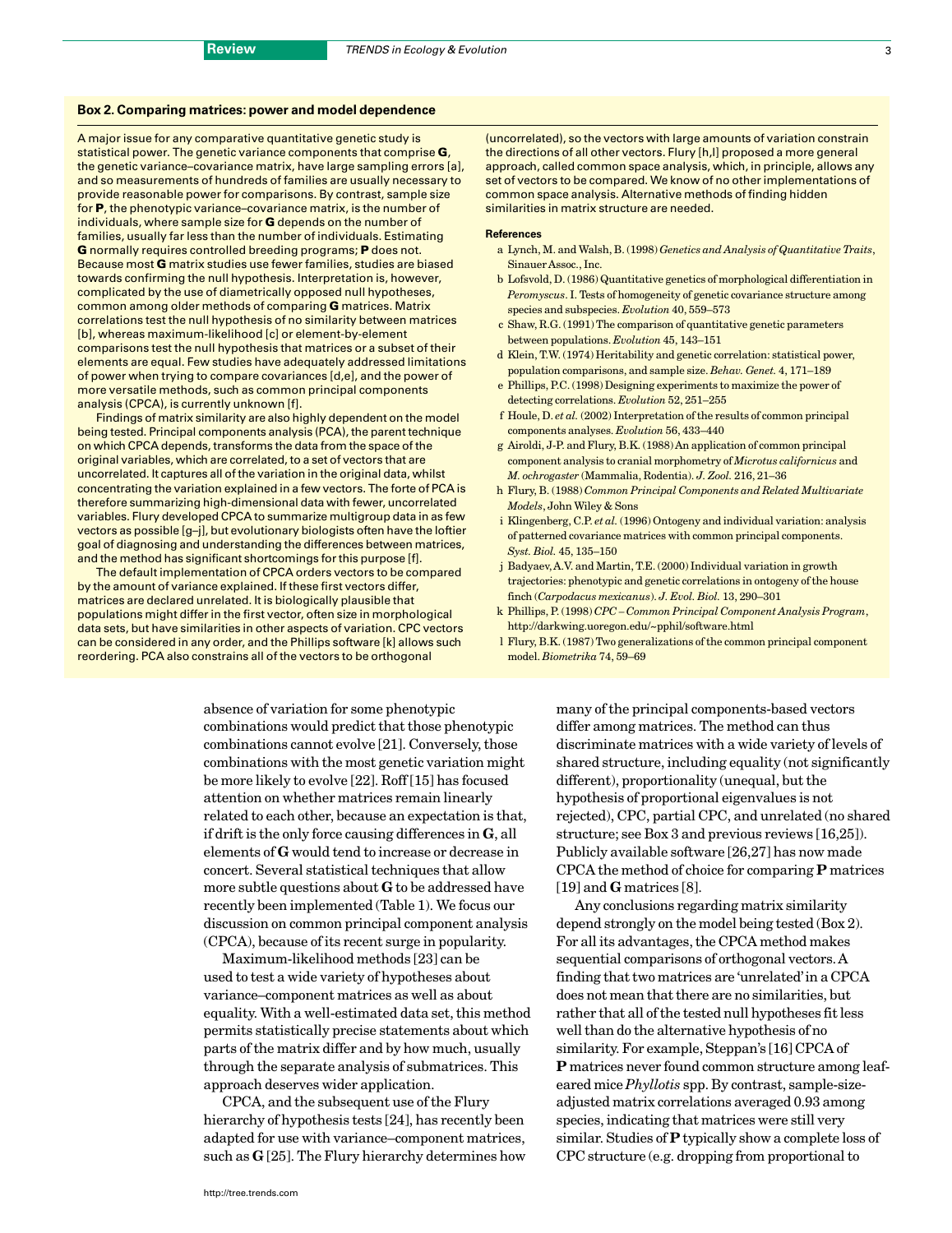#### **Table 1. Methods for matrix comparison**

| <b>Method</b>                                  | Approach                                              | <b>Strengths</b>                                                                                                            | <b>Weaknesses</b>                                                                                                                                                                                                                                              | Refs <sup>ª</sup>                         |
|------------------------------------------------|-------------------------------------------------------|-----------------------------------------------------------------------------------------------------------------------------|----------------------------------------------------------------------------------------------------------------------------------------------------------------------------------------------------------------------------------------------------------------|-------------------------------------------|
| Element x element<br><b>Matrix correlation</b> | t-test<br>Correlation,<br>permutation tests           | Detailed, isolates specific elements<br>Overall measure of similarity                                                       | No synthesis, ignores nonindependence of elements<br>Does not distinguish among many types of<br>difference; ignores proportional changes; pairwise<br>comparisons only; easily influenced by a few<br>shared values; improper hypothesis-testing<br>framework | [6, 55]<br>$[12 - 14, 54,$<br>56]         |
| Matrix regression                              | Regression                                            | Estimates of proportionality                                                                                                | Can be strongly influenced by outliers (especially in<br>covariance matrices); improper hypothesis-testing<br>framework                                                                                                                                        | [4, 15]                                   |
| Disparity                                      |                                                       | Overall measure of difference, most<br>easily applied to phylogenetic data                                                  | No clear metric; no integral statistical model                                                                                                                                                                                                                 | $[33]$                                    |
| Maximum likelihood Likelihood                  |                                                       | Statistical power, applicable at<br>several levels                                                                          | Pairwise comparisons only, does not compare<br>matrix structure                                                                                                                                                                                                | [3,6,23,57]                               |
| <b>CPCA</b>                                    | Principal components                                  | Statistical power, hierarchy of<br>models; multiple comparisons                                                             | Orthogonality of components might not reflect<br>biology; does not incorporate nonindependence<br>owing to phylogeny                                                                                                                                           | $[8, 11, 16 - 19,$<br>24,25,<br>29-31,40] |
| CPC for dependent<br>vectors                   | Principal components                                  | Based on CPC method; takes extra<br>covariance patterns (e.g. growth,<br>environment) into account                          | Same limitations as CPC approach, with even more<br>restrictions on the pattern of shared relationships<br>across covariance sets; has yet to be extended for<br>genetic covariance components                                                                 | [58, 59]                                  |
| Matrix pattern                                 | Correlation                                           | Nonparametric model of matrix<br>structure derived from functional<br>and/or developmental models                           | Shares all of the problems of matrix correlation;<br>unclear how to compare different models                                                                                                                                                                   | [60]                                      |
| analysis                                       | Confirmatory factor Factor analysis; linear<br>models | Tests explicit structural models that<br>can be biologically motivated;<br>allows hypothesis testing of<br>different models | Not well developed for comparative analyses; has<br>yet to be extended to genetic covariance<br>components                                                                                                                                                     | $[42]$                                    |

<sup>a</sup>Please note that the references are examples and are not necessarily comprehensive.

unrelated) with more inclusive clades, rather than a sequential loss of the smaller EIGENVECTORS. That is, PC1 often differs among very similar matrices, leading CPCA to declare them 'unrelated'. The development of more general models of similarity is needed (Table 1).An alternative approach is to explore the dimensionality of **G** (Box 4), which might be able to detect conservation of underlying structure that the CPCA model might miss.

#### **How fast do** G **matrices change?**

This now appears to be the crucial question given the observation that **G** can evolve. The diversity of methods used in published studies makes comparison of their results difficult. Comparisons among closely related populations most frequently show no significant differences [7]. Considering **P** as well as **G** in the increasing number of CPCA studies (only three sets of studies [8,25,28,29] have applied CPCA to **G**), findings have ranged from proportionality [19,29] to no shared structure [18,30], to intermediate conditions with several CPCs [11,16,18,31]. In some cases, the degree of shared CPC structure depends strongly on the method of data standardization [32]. Above the species level, most studies [7] find significant differences in **G**. In addition, no published study (of **G** or **P**) among subspecies or at more inclusive taxonomic levels has accepted shared structure at more than the first two to three eigenvectors [16,17,19,28]. Thus, **G** or **P** are usually

not significantly different among phenotypically similar populations, but statistically significant differences are the norm among phenotypically divergent populations (e.g. subspecies and species [33]). Comprehensive multitaxon studies are needed to confirm these tentative conclusions about the rates of **G** matrix evolution.

The rate of **G** matrix evolution is best determined through the comparative approach. When characters evolve slowly relative to cladogenesis, the COMPARATIVE METHOD is needed to account for phylogeny (to avoid correlations among observations [34]) – in this case matrices – and to estimate more accurately the direction and rate of evolution. Just as several methods can be used to compare two matrices, there are several approaches to structuring comparative analyses: single-pair comparisons, hierarchical multigroup comparison and ancestral reconstruction.

All but one [14] study of **G** have compared just two taxa . Such comparisons contain no phylogenetic information and therefore cannot determine direction of change.

A second approach is the hierarchical application of matrix-comparison methods, particularly those that can analyse multiple matrices, such as CPCA. In CPCA, for example, all members of a clade are analysed together for shared structure, and the analysis is repeated for all clades [16].Another application is to conduct all pairwise comparisons among members of a clade, taxon, or taxonomic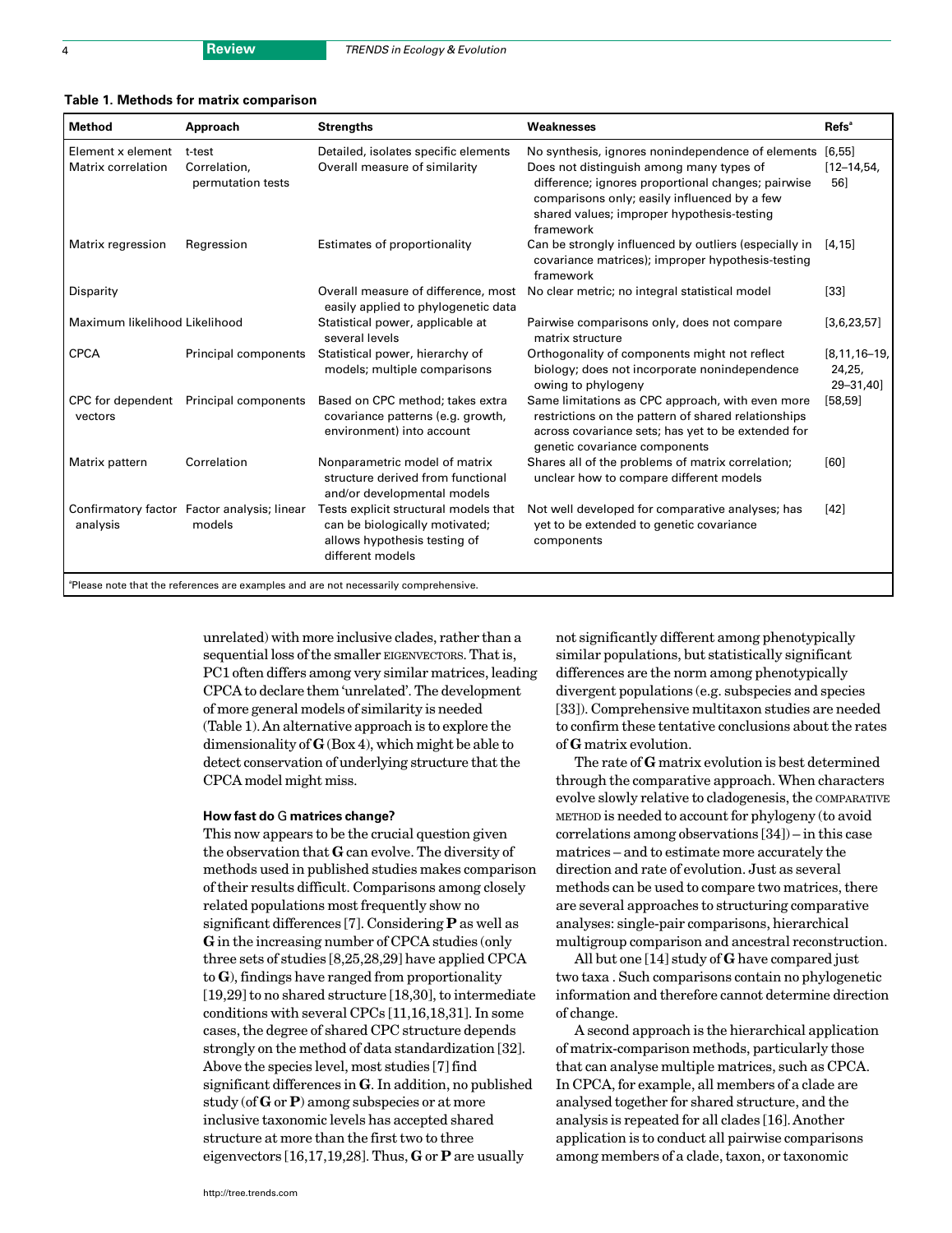category, [16] and partition the comparisons among categories or ranks. However, this incorporates minimal phylogenetic information and the degrees of freedom must be reduced to reflect the multiple comparisons. Interpretation of hierarchical analyses becomes more difficult as the number of lineages increases (Box 3).

The third and potentially most powerful method is ancestral reconstruction, which allows change to be partitioned among branches of a phylogeny [33] (Box 3). Once ancestral matrices are estimated, any of the matrix-comparison methods (Table 1) can be employed. Unfortunately, significant error can also arise in estimating ancestors [35], and that problem is likely to be exacerbated with correlated multivariate data. Uncertainty can be accommodated in a likelihood or bayesian framework [36]. In addition, although comparative studies of individual characters can sometimes verify ancestral conditions from fossils, such verification will be difficult for variances, which are properties of populations. **G** will almost always be impossible to measure for ancestors (but see [37]), but **P** can sometimes be estimated. The most commonly used application of this general approach, independent contrasts [34], is unlikely to be appropriate to the questions asked by quantitative geneticists, because it tests evolutionary correlations over time rather than decomposing the nature of changes. Maximum likelihood methods, already applied to univariate data [35], can be modified for correlated multivariate data, although the errors involved in those estimates can be very high for biologically interesting features that vary significantly.

#### **Why do** G **matrices change?**

Given the many evolutionary forces that are expected to buffet **G**, the observed differences in **G** matrix structure are not surprising. Mutation, selection, genetic drift and migration are all expected to affect **G** [20,38].A more productive focus might therefore be on cases in which **G** might be expected to retain shared structure over time. Genetic drift provides an obvious starting point, because drift in a population of reduced effective size is expected to cause a proportional shrinking of all elements in **G**. This expectation has been proposed by Roff as a way to distinguish the effects of drift and selection [15]: proportional changes in **G** matrix structure are ascribed to drift and nonproportional changes to selection.Although appealing, this dichotomy has a flaw.Although proportionality is the theoretical expectation for drift, a great deal of variation around this expectation is likely.A large study on the effects of drift on wing morphology in *Drosophila* has demonstrated the extent of this variation [11]. Given enough time, any pattern of divergence among **G** matrices would probably be compatible with the hypothesis of drift. More generally, matrices may diverge by drift even when the effective sizes of the populations are equal. We note that CPCA and

#### **Box 3. Evolution of matrices**

Figure I illustrates the hierarchy of models in common principal components analysis (CPCA). Compared to the root ancestor A, ancestor C and descendants 1, 2 and 3 are unequal but proportional. The eigenvectors (orientation of axes) are the same, whereas the eigenvalues (variances along each axis) all differ by a scalar amount. Descendant 5 shares the eigenvectors with ancestor A, but the eigenvalues for the two axes do not differ by the same amount. Thus, they share a common principal component (CPC) structure (proportionality is a special case of CPC). Descendant 4 differs by both orientation and relative variances and therefore for these two dimensions, shares no common structure with A (unrelated). If, however they did share other axes for dimensions not plotted here, then descendant 4 and ancestor A would share partial CPC (PCPC). Thus, several levels in the hierarchy are portrayed by taxa in reference to the root ancestor A; equality (B), proportionality (C, 1–3), CPC (5) and unrelated (4). Further discussion of the CPC hierarchy can be found in [a,b].



**Fig. I.** Hypothetical evolution of genetic variance–covariance matrices on a phylogeny. Text below branches summarizes changes along a lineage (branch). Length of each branch is proportional to the magnitude of change in covariance structure as estimated by, for example, matrix disparity (except for the branch from A to B, which should have zero length but is expanded for visual clarity). Ancestors A, B, and C and descendents 1, 2, and 3 all share proportional matrices. The total variation among them has changed, but the pattern of covariation has not. Text above the nodes indicates degree of shared principal component structure expected to be revealed by CPCA given the changes along the branches. Ancestral matrices are shown here but cannot be observed directly in most real groups. Estimation of ancestral matrices, like that of any character, can be difficult under bias or lineage variation in rates [c]. For example, the ancestor associated with arbitrary CPC model (B) would not be estimated accurately; the information from the highly divergent descendant would skew the estimate. Also, although three of four extant taxa in the clade share proportionality with the ancestor, CPCA would probably detect no shared structure among the four because of the one divergent taxon, 4.

#### **References**

- a Phillips, P.C. andArnold, S.J. (1999) Hierarchical comparison of genetic variance–covariance matrices. I. Using the Flury hierarchy. *Evolution* 53, 1506–1515
- b Roff, D. (2000) The evolution of the **G** matrix: selection or drift? *Heredity* 84, 135–142
- c Cunningham, C.W. *et al.* (1998) Reconstructing ancestral character states: a critical reappraisal. *Trends Ecol. Evol.* 13, 361–366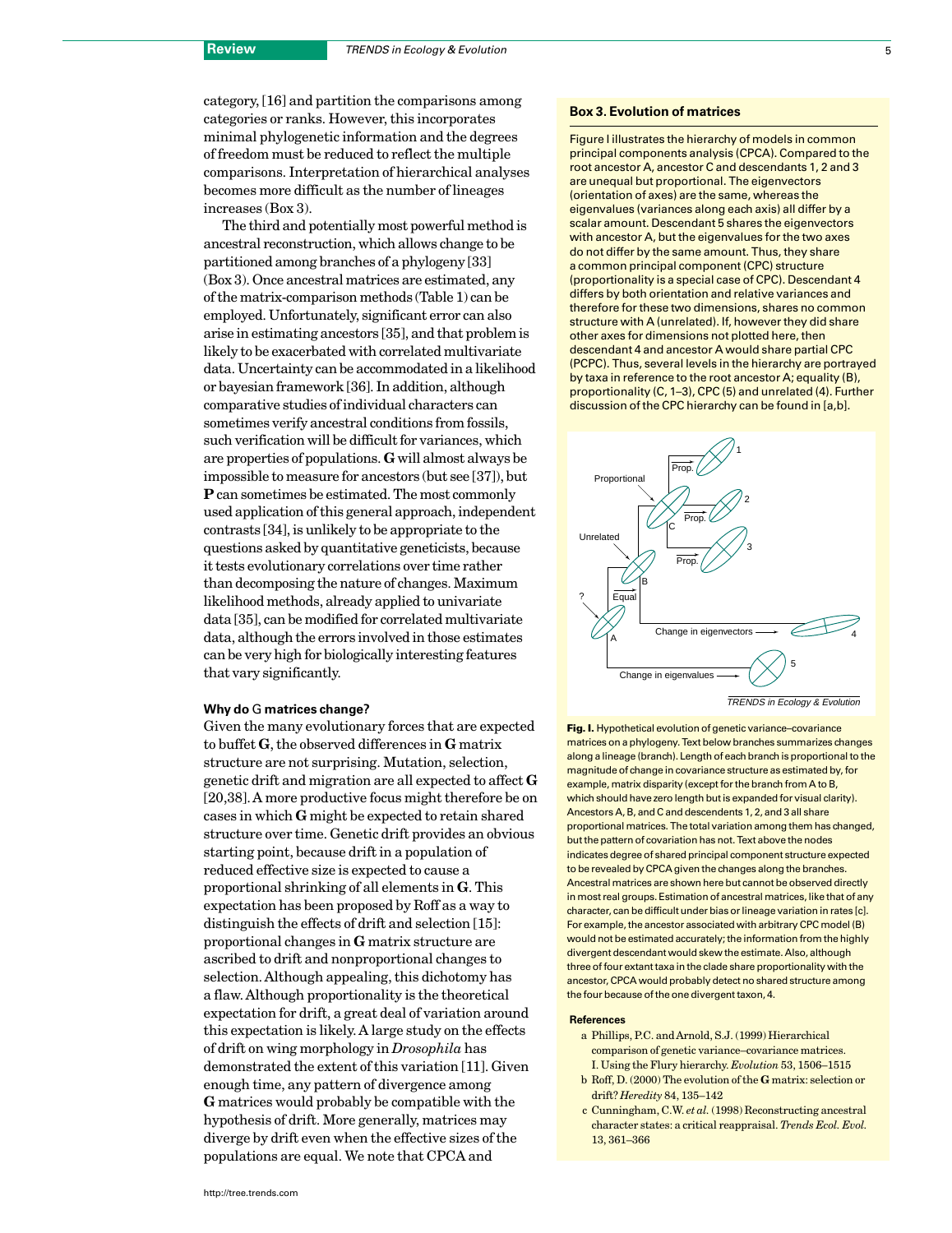#### **Box 4. Dimensionality of** G

An alternative perspective on the role of the genetic variance–covariance matrix, **G**, as an evolutionary constraint is to examine its dimensionality. The data from a quantitative genetic study exist in a space with axes defined by each trait in the study – if many traits are studied, the phenotype space has many dimensions. If one could plot all the breeding values from a study, they might fall in a subspace of this phenotype space. For three traits, phenotype space has a dimensionality of three, but we might find that all the points fall on a plane, so the data reside in a 2D space. One would then predict that evolution would be restricted to the plane. A matrix in which the dimensionality of the data is lower than the dimensionality of the phenotype is called a singular matrix.

CPC provides one framework to explore dimensionality, but Kirkpatrick et al.[a] proposed and implemented several approaches to estimate explicitly the dimensionality of genetic variation. Their techniques were developed for the more complex case where one is interested in genetic variation in a biological function, such as a growth trajectory, but they could easily be applied to the typical point estimates of genetic parameters. Application of these techniques to data sets on growth in several mammals suggests that only a few aspects of growth and form could be shown to be genetically variable [b]. Kirkpatrick et al.'s techniques are mostly modifications of more widely used techniques in multivariate analysis and might not represent optimal solutions to this statistical problem. More research on this problem is needed. Surprisingly little empirical attention has been paid to dimensionality of **G**, even though it is frequently mentioned in the literature on constraints [c].

#### **References**

- a Kirkpatrick, M. *et al.* (1990) Analysis of the inheritance, selection and evolution of growth trajectories. *Genetics* 124, 979–993
- b Kirkpatrick, M. and Lofsvold, D. (1992) Measuring selection and constraint in the evolution of growth. *Evolution* 46, 954–971
- c Maynard Smith, J. *et al.* (1985) Developmental constraints and evolution. *Q. Rev. Biol.* 60, 265–287

Roff's test differ in the definition of proportionality; elements related by a scalar multiplier versus linear regression constrained to pass through the origin as a predictor of elements, respectively. Much more work is needed on the nature of the variance in **G** generated by drift and on identifying the timescales that are actually relevant for divergence, which are especially important for providing a meaningful null hypothesis against which comparative analyses can be tested.

Both selection and mutation can also maintain similarity in **G** matrix structure under certain circumstances [38]. In particular, when the pattern of correlational selection matches the pattern of genetic covariation, selection can maintain this association [38]. Mutation might be the most important player in this process. Long-term evolution of **G** might be dominated by the pattern of pleiotropic mutation. We know little about the nature of pleiotropic mutations [39] (the **M** matrix) and certainly have no observations of the relationship between **M** and variation in **G** among populations. There have been few studies of **M**, but induced mutations can cause significant changes in **M** within species [28] and, consequently, to **G** and **P** as well [40]. Ultimately, the evolution of **G** will be guided by all of the forces that affect the evolution of genetic variance itself. In this case, a comparative approach might actually yield new insights, because the multivariate nature of the data allows one to ask how evolutionary forces are influencing the covariance structure of an entire suite of characters rather than trying to tease apart multiple influences on a single trait.

Comparative quantitative genetics should be strongly influenced by, and potentially influence, the emerging synthesis between functional developmental genomics and studies of quantitative variation (e.g. [41]). First, finer-scale genetic information, especially regarding relationships among traits, is needed for modeling long-term evolution of **G**. Second, developmental models can be turned into statistical models of covariance structure [42], which will be needed for more meaningful comparisons among matrices. Observations about the evolution of **G** might provide insights into the forces affecting **G** and more importantly into the underlying processes that generate the covariance structure in the first place [43]. A comparative approach to **G** matrix evolution should provide insights into macroevolutionary changes in developmental structure.

#### **Are** G **and** P **matrices similar?**

The elements of **P** can be estimated much more accurately than can those of **G** (Box 2), because sampling errors scale with the inverse of the sample size. This has led some researchers to suggest that the **P** matrix will provide a more precise estimate of the form of **G** [8,44,45] should they be proportional. The **P** matrix is the sum of the **G** matrix and all other sources of covariation, including genetic covariance not contained in **G**, and environmental covariation (**E**). Both genetic and nongenetic causes of covariance can be structured by the functional architecture that underlies the traits. If each hormone or regulatory gene that helps to build a trait provides an opportunity for both genetic and nongenetic effects to occur, then genetic and nongenetic variances will be correlated. This hypothesis can be tested by a direct comparison of **G** and **E** [8]. Consistent with this notion, genetic and phenotypic variances are very highly correlated [46,47]. However, there are many reasons why **G** and **P** might depart from proportionality [48]. Comparisons of **P** have typically found more divergence more frequently than have comparisons of **G**, particularly within species.

Roff [44] tested the correlation of **P** and **G** by a survey of the literature. He found that phenotypic and genetic correlations were as correlated with each other as could be expected if they only differed because of sampling errors. The correspondence was particularly good for morphological traits, which tend to have high heritabilities (i.e. **G** is a large proportion of **P**). Evolutionary forces, such as genetic drift, might be expected to have different effects on **G** and **E**, and thereby lead to divergence in **P** even if these underlying matrices share similarities [11]. Particular phenotypic and genetic correlations certainly differ significantly in some cases, but, overall, there is surprisingly little empirical evidence to reject the hypotheses that **P** and **G** are proportional. Further testing of this conjecture is still needed. Nearly all of the multitaxon comparisons to date have involved **P** matrices [16,17,19,30,33,49]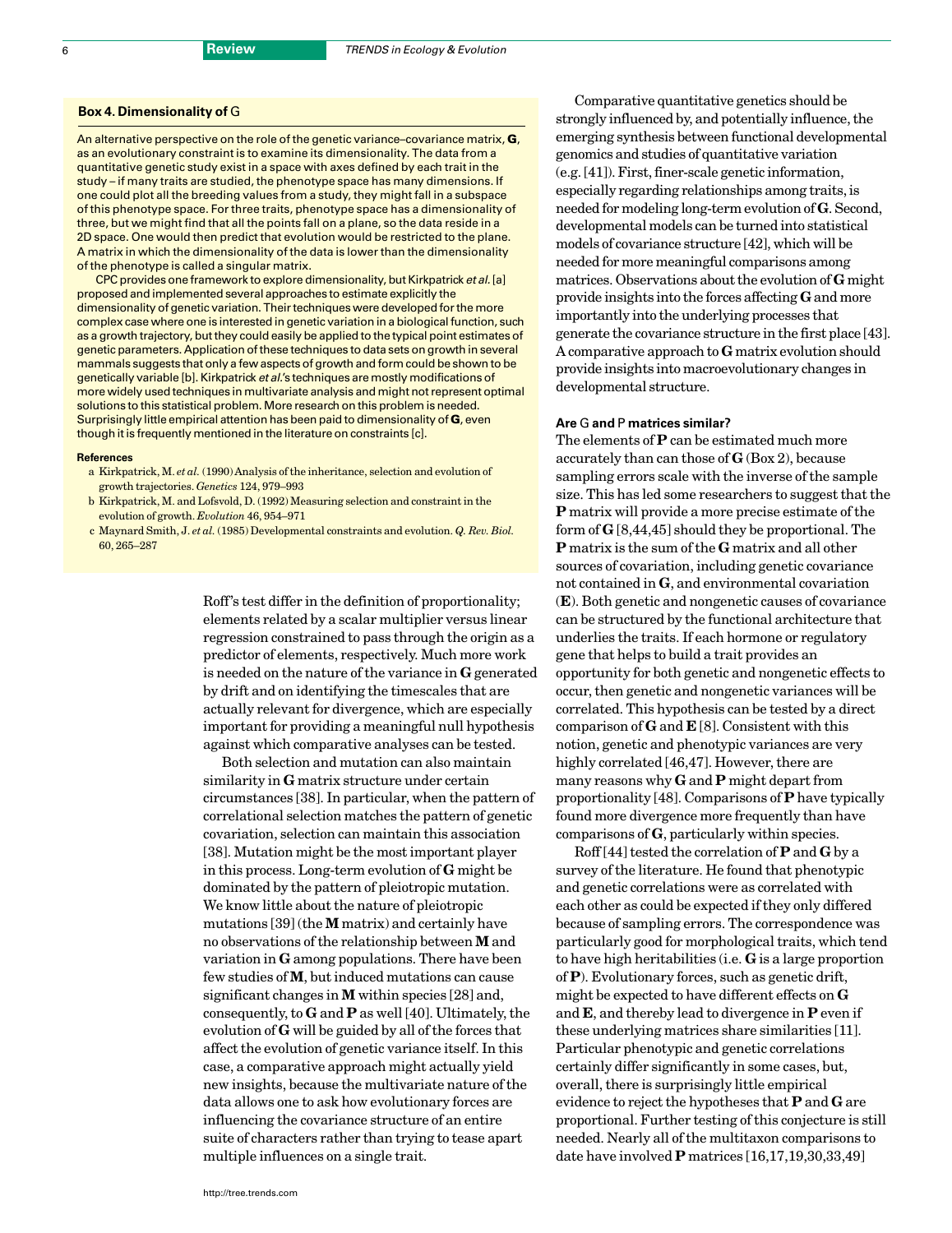#### **Glossary**

**Adaptive landscape:** a representation of the forces of natural selection where phenotypic trait values are the X and Y coordinates and mean fitness is the elevation.

**Comparative quantitative genetics:** the comparative study of quantitative genetic parameters, especially covariance matrices, across populations or species.

**Comparative method:** the application of phylogenetic information to cross-taxon comparisons. **CPCA:** common principal components analysis; a generalization of principal components analysis extended to multiple matrices.

**Eigenvectors:** latent or characteristic-roots of the variance–covariance matrix; they define the orientation in multidimensional space of the orthogonal axes of maximum variation. **Genetic variance–covariance matrix:** a symmetrical matrix that summarizes the additive genetic contribution to the variances of and covariances between phenotypic traits. **G** matrix or **G** covariance matrix are shorthand references.

**Phenotypic matrix:** phenotypic variance–covariance matrix, measured directly for a population without partitioning out genetic and environmental contributions.

> rather than **G** matrices, presumably because of this disparity in ease of estimation.

#### **Conclusions and future directions**

Clearly, **G** can evolve. The important questions now are what parts of **G** evolve, what is the rate at which **G** evolves, and how does that rate compare to the rate of speciation, population differentiation and changes in the adaptive landscape? Empirical and theoretical studies are needed, as are new or improved analytical methods. Empirical studies are needed to test assumptions about the relationship between **G** and **P**, for example. Perhaps the greatest need is for studies that robustly estimate **G** for multiple taxa. The most efficient approach might be to study taxa related to those that have already been studied and to build on earlier studies rather than duplicating them. With thoughtful species selection, this approach can also be used to expand morphological diversity. The clade containing the well-studied mouse *Mus* and rat *Rattus*, for example, includes many ecologically and morphologically divergent species, including grazing and earthworm specialists. Greater diversity can also be achieved by including groups outside the model

#### **Acknowledgements** We thank J. Travis,

T. Hansen, J. Holliday, J. Mezey, A. Thistle, A. Winn and three anonymous reviewers for constructive comments and stimulating discussion and NSF grant DEB-0088083 to P.P. for financial support.

#### **References**

- 1 Parker, G.A. and Maynard Smith, J. (1990) Optimality theory in evolutionary biology. *Nature* 348, 27–33
- 2 Stern, D.L. (2000) Perspective: evolutionary developmental biology and the problem of variation. *Evolution* 54, 1079–1091
- 3 Shaw,F.H. *etal.*(1995) Changes in genetic variances andcovariances: **G**whiz!*Evolution*49, 1260–1267
- 4 Arnold, S.J. (1992) Constraints on phenotypic evolution. *Am. Nat.* 140, S85–S107
- 5 Baum, D.A. and Donoghue, M.J. (2001)A likelihood framework for the phylogenetic analysis of adaptation. In *Adaptation and Optimality* (Orzack, S.H. and Sober, E., eds), pp. 24–44, Cambridge University Press
- 6 Paulsen, S.M. (1996) Quantitative genetics of the wing color pattern in the buckeye butterfly (*Precis coenia* and *Preceis evarete*): evidence against the constancy of **G**. *Evolution* 50, 1585–1597
- 7 Roff, D.A. and Mousseau, T.A. (1999) Does natural selection alter genetic architecture?An evaluation of quantitative genetic variation among populations of *Allonemobius socius* and *A. fasciatus. J. Evol. Biol.* 12, 361–369
- 8 Arnold, S.J. and Phillips, P.C. (1999) Hierarchical comparison of genetic variance–covariance matrices. II. Coastal-inland divergence in the garter snake *Thamnophis elegans. Evolution* 53, 1516–1527
- 9 Wilkinson, G.S. *et al.* (1990) Resistance of genetic correlation structure to directional selection in *Drosophila melanogaster. Evolution* 44, 1990–2003
- 10 Bryant, E.H. and Meffert, L.M. (1988) Effect of an experimental bottleneck on morphological integration in the housefly. *Evolution* 42, 698–707
- 11 Phillips, P.C. *et al.* (2001) Inbreeding changes the shape of the genetic covariance matrix in *Drosophila melanogaster. Genetics* 158, 1137–1145
- 12 Kohn, L.A.P. andAtchley, W.R. (1988) How similar are genetic correlation structures? Data from mice and rats. *Evolution* 42, 467–481
- 13 Atchley, W.R. *et al.* (1992) Evolutionary divergence, shape change, and genetic correlation structure in the rodent mandible. *Syst. Biol.* 41, 196–221
- 14 Lofsvold, D. (1986) Quantitative genetics of morphological differentiation in *Peromyscus*. I. Tests of homogeneity of genetic covariance

organisms that have been the primary focus of past studies. Developmental [50] and integrative [51] approaches have great potential to provide explicit hypotheses, which would provide stronger theoretical and mechanistic frameworks for the study of changes in **G**.

The greatest need on the analytical side is for improved methods of matrix comparison that are statistically powerful, biologically meaningful, robust and that allow decomposition of the data.Although CPCA has been widely adopted, we see it as an interim method that will remain useful only until more appropriate methods are developed. Modifications of factor analytic methods, such as confirmatory factor analysis [42] or common space analysis [24], which relax the assumption of orthogonality in PCA methods, are potential next steps. Provided that **G** does not evolve quickly with respect to the species and clades of interest to evolutionary biologists, improved methods of ancestral reconstruction for multivariate data should be a focus of comparative studies. The field is also hampered even in formulating scientific questions by the difficulties of visualizing such complex data. New visualization techniques are being developed (e.g. [52]) and could be adapted to, or new ones developed for, evolutionary studies.

Finally, we have only begun to ask some of the most interesting questions. For example, is **G** evolution decoupled from phenotypic evolution? That appears to be the case with **P** matrices in *Phyllotis* [16] and **G** within *Clarkia dudleyana* [53]. The **G** matrix, treated as a character in its own right, can be used to explore the evolution of developmental systems and their role in phenotypic evolution. A comparative quantitative genetic approach should provide a natural linkage between studies concentrating primarily on genetic details and those focusing on long-term phenotypic outcomes.

> structure among species and subspecies. *Evolution* 40, 559–573

- 15 Roff, D. (2000) The evolution of the **G** matrix: selection or drift? *Heredity* 84, 135–142
- 16 Steppan, S.J. (1997) Phylogenetic analysis of phenotypic covariance structure. I. Contrasting results from matrix correlation and common principal component analyses. *Evolution* 51, 571–586
- 17 Ackermann, R.R. and Cheverud, J.M. (2000) Phenotypic covariance structure in tamarins (genus *Saguinus*):A comparison of variation patterns using matrix correlation and common principal component analysis. *Am. J. Phys. Anthropol.* 111, 489–501
- 18 Badyaev,A.V. and Hill, G.E. (2000) The evolution of sexual dimorphism in the house finch. I. Population divergence in morphological covariance structure. *Evolution* 54, 1784–1794
- 19 Dodd, R.S. *et al.* (2000) Evolutionary divergence in the pan-Atlantic mangrove *Avicennia germinans. New Phytol.* 145, 115–125
- 20 Turelli, M. (1988) Phenotypic evolution, constant covariances, and the maintenance of additive variance. *Evolution* 42, 1342–1347